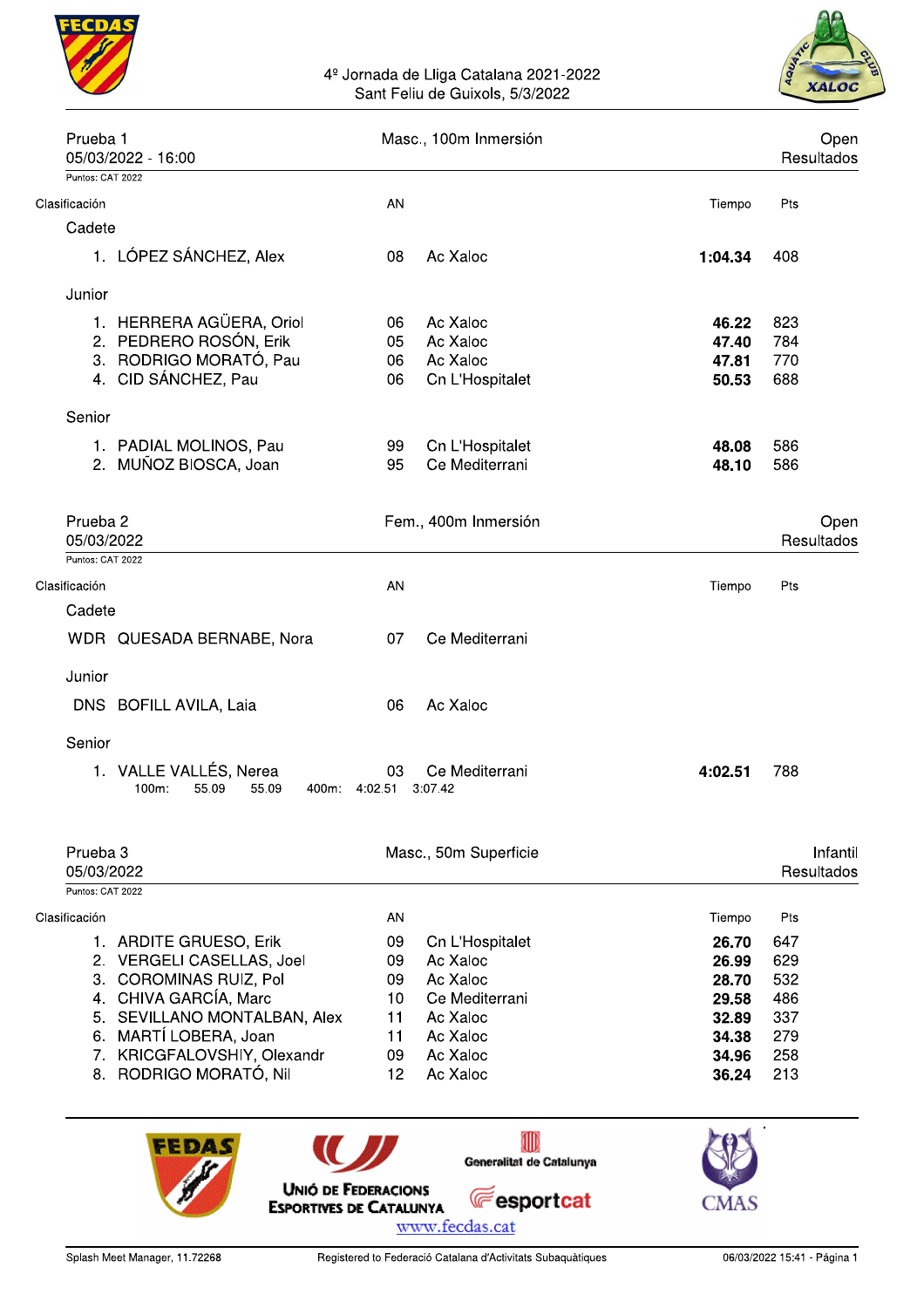

## 4<sup>º</sup> Jornada de Lliga Catalana 2021-2022<br>Sant Feliu de Guixols, 5/3/2022



Prueba 3, Masc., 50m Superficie, Infantil

| Clasificación                                         |                                                                                                                                                                                                                                                                                                                                                                                                                                                                | AN                                                                                           |                                                                                                                                                                                                                                                          | Tiempo                                                                                                                              | Pts                                                                                                  |
|-------------------------------------------------------|----------------------------------------------------------------------------------------------------------------------------------------------------------------------------------------------------------------------------------------------------------------------------------------------------------------------------------------------------------------------------------------------------------------------------------------------------------------|----------------------------------------------------------------------------------------------|----------------------------------------------------------------------------------------------------------------------------------------------------------------------------------------------------------------------------------------------------------|-------------------------------------------------------------------------------------------------------------------------------------|------------------------------------------------------------------------------------------------------|
|                                                       | 9. MOYA MACHO, Miquel<br>10. MANTAS JIMENEZ, Xavier                                                                                                                                                                                                                                                                                                                                                                                                            | 11<br>12                                                                                     | Cn L'Hospitalet<br>Ac Xaloc                                                                                                                                                                                                                              | 38.55<br>45.04                                                                                                                      | 140                                                                                                  |
| Prueba 4<br>05/03/2022                                |                                                                                                                                                                                                                                                                                                                                                                                                                                                                |                                                                                              | Fem., 50m Superficie                                                                                                                                                                                                                                     |                                                                                                                                     | Intantil<br>Resultados                                                                               |
| Puntos: CAT 2022                                      |                                                                                                                                                                                                                                                                                                                                                                                                                                                                |                                                                                              |                                                                                                                                                                                                                                                          |                                                                                                                                     |                                                                                                      |
| Clasificación                                         |                                                                                                                                                                                                                                                                                                                                                                                                                                                                | AN                                                                                           |                                                                                                                                                                                                                                                          | Tiempo                                                                                                                              | Pts                                                                                                  |
|                                                       | 1. ESPINOZA TRUJILLO, Alessandra<br>2. PALÀ PONS, Aina<br>3. MUÑOZ OCHANDO, Valeria<br>4. CEPRIAN EXTREMERA, Irene<br>5. GARCÍA ERES, Aina<br>6. CID SANCHEZ, Claudia<br>7. VERGELI CASELLAS, Martina<br>8. VEHILS IGLESIAS, Núria<br>9. HERRERA AGÜERA, Ona<br>10. MULERO PLANELL, Alba<br>11. ABOUYALAA, Dalia<br>12. LOPEZ BASART, Núria<br>13. SERRA VALLS, Carlota<br>14. ZARCOS LOBATO, Lilian<br>15. MOYA MACHO, Sira<br>DNS CASTILLO FERRANDIZ, Aitana | 09<br>09<br>10<br>09<br>09<br>11<br>11<br>09<br>11<br>10<br>10<br>11<br>09<br>11<br>13<br>10 | Ce Mediterrani<br>Ac Xaloc<br>Cn L'Hospitalet<br>Ce Mediterrani<br>Cn L'Hospitalet<br>Cn L'Hospitalet<br>Ac Xaloc<br>Ac Xaloc<br>Ac Xaloc<br>Cn L'Hospitalet<br>Ac Xaloc<br>Ac Xaloc<br>Ce Mediterrani<br>Ac Xaloc<br>Cn L'Hospitalet<br>Cn L'Hospitalet | 25.75<br>27.15<br>27.36<br>27.53<br>27.56<br>28.58<br>28.75<br>29.26<br>30.33<br>30.39<br>32.89<br>36.58<br>36.68<br>36.98<br>45.49 | 808<br>715<br>702<br>691<br>690<br>629<br>620<br>591<br>535<br>532<br>416<br>273<br>269<br>259<br>23 |
| Prueba <sub>5</sub><br>05/03/2022<br>Puntos: CAT 2022 |                                                                                                                                                                                                                                                                                                                                                                                                                                                                |                                                                                              | Masc., 50m Superficie                                                                                                                                                                                                                                    |                                                                                                                                     | Open<br>Resultados                                                                                   |
| Clasificación                                         |                                                                                                                                                                                                                                                                                                                                                                                                                                                                | AN                                                                                           |                                                                                                                                                                                                                                                          |                                                                                                                                     | Pts                                                                                                  |
| Cadete                                                |                                                                                                                                                                                                                                                                                                                                                                                                                                                                |                                                                                              |                                                                                                                                                                                                                                                          | Tiempo                                                                                                                              |                                                                                                      |
| 8.                                                    | 1. DÍAZ GARCÍA, Eric<br>2. PONCE MOTAS, Blai<br>3. MUNIESA ROMERO, Manel<br>4. LÓPEZ SÁNCHEZ, Alex<br>5. ZARCOS LOBATO, Pol<br>6. PERELLO ARMENTANO, Bernat<br>7. CEPRIAN EXTREMERA, Adrian<br>BENGOCHEA AGUSTÍ, Antoni<br>DNS RIBAS CHERTA, Biel<br>DNS ROMERO COLLS, Ezekiel<br>DNS CASAS FALSETO, Alex<br>DNS GARCÍA SALVADOR, Javier                                                                                                                       | 07<br>07<br>80<br>08<br>08<br>08<br>07<br>07<br>07<br>07<br>07<br>08                         | Ce Mediterrani<br>Ac Xaloc<br>Ce Mediterrani<br>Ac Xaloc<br>Ac Xaloc<br>Ce Mediterrani<br>Ce Mediterrani<br>Ac Xaloc<br>Ac Xaloc<br>Ac Xaloc<br>Ce Mediterrani<br>Cn L'Hospitalet                                                                        | 21.00<br>21.85<br>24.46<br>24.60<br>25.90<br>27.33<br>29.06<br>29.22                                                                | 774<br>705<br>523<br>514<br>438<br>363<br>282<br>275                                                 |

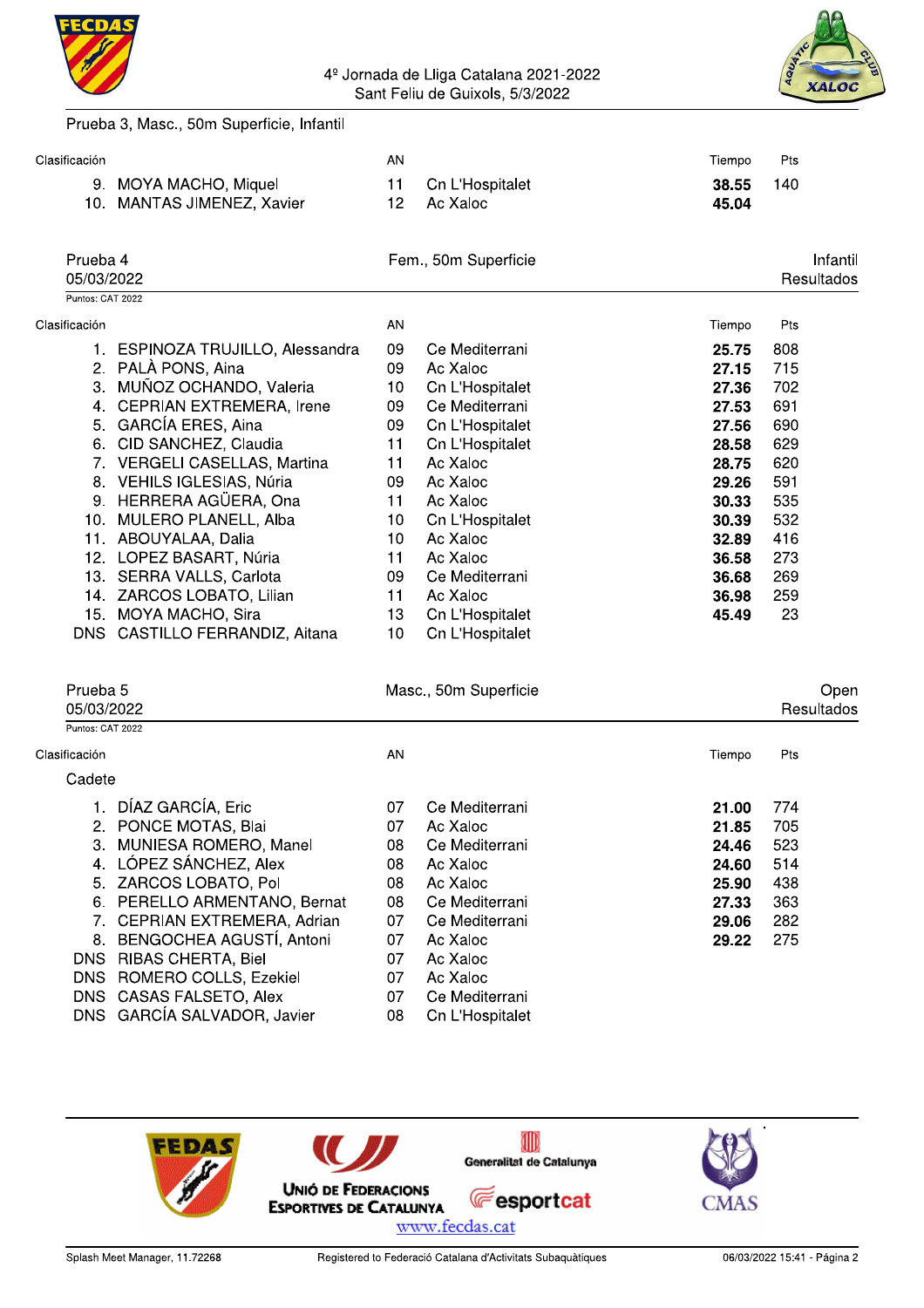

#### Prueba 5, Masc., 50m Superficie



| Junior |                                     |    |                 |       |     |
|--------|-------------------------------------|----|-----------------|-------|-----|
| 1.     | DÍAZ GARCÍA, Izan                   | 05 | Ce Mediterrani  | 19.63 | 764 |
|        | 2. CID SÁNCHEZ, Pau                 | 06 | Cn L'Hospitalet | 19.91 | 739 |
|        | 3. RODRIGO MORATÓ, Pau              | 06 | Ac Xaloc        | 20.22 | 713 |
| 4.     | HERRERA AGÜERA, Oriol               | 06 | Ac Xaloc        | 20.28 | 708 |
| 5.     | MADRID FRESNO, Marcos José          | 06 | Cn L'Hospitalet | 20.54 | 686 |
| 6.     | MARTÍ LOBERA, Marc                  | 05 | Ac Xaloc        | 20.58 | 683 |
|        | 7. GARCÍA SALVADOR, Alex            | 05 | Cn L'Hospitalet | 21.57 | 605 |
|        | 8. XIFRA GUINÖ, Pau                 | 06 | Ac Xaloc        | 22.72 | 524 |
|        | 9. ESPINOZA TRUJILL, Rodrigo Andrés | 06 | Ce Mediterrani  | 22.93 | 510 |
|        | 10. PUJOLRÀS BASTIAANSSEN, Jordi    | 05 | Ac Xaloc        | 23.23 | 491 |
| 11.    | PONCE MOTAS, Eloi                   | 05 | Ac Xaloc        | 23.59 | 468 |
|        | 12. RUIZ COSTA, Eugeni              | 05 | Ce Mediterrani  | 23.84 | 453 |
| 13.    | MAGHNINE ANANE, Omar                | 05 | Ce Mediterrani  | 24.26 | 427 |
| 14.    | MONGE ALVAREZ, Ruben                | 06 | Cn L'Hospitalet | 25.57 | 354 |
|        | DNS KOROLEV, Ivan                   | 06 | Ac Xaloc        |       |     |
|        | DNS CARREÑO PARDO, David            | 06 | Cn L'Hospitalet |       |     |
| Senior |                                     |    |                 |       |     |
|        | 1. PINO MOSQUERA, Juan Pablo        | 03 | Ce Mediterrani  | 19.10 | 775 |
| 2.     | CASAMITJANA FORMIGA, Albert         | 03 | Ac Xaloc        | 19.43 | 745 |
|        | 3. FERNÁNDEZ I MEMBRADO, Julen      | 97 | Ce Mediterrani  | 19.60 | 730 |
|        | 4. CEA CAÑADAS, Marc                | 04 | Cn L'Hospitalet | 20.88 | 624 |
|        | 5. PADIAL MOLINOS, Pau              | 99 | Cn L'Hospitalet | 20.91 | 622 |
| 6.     | ESTEBAN DURÁN, Pablo                | 03 | Cn L'Hospitalet | 21.73 | 560 |
| 7.     | ALCAÑIZ BUENO, Nicanor              | 04 | Cn L'Hospitalet | 23.10 | 468 |
| 8.     | SANZ SIMÓN, Daniel                  | 04 | Cn L'Hospitalet | 24.96 | 358 |
|        | DNS LLORET GONZÁLEZ, David          | 04 | Sta Perpetua    |       |     |
|        | DNS POLO LOPEZ, Antonio             | 91 | Sta Perpetua    |       |     |
|        |                                     |    |                 |       |     |
|        |                                     |    |                 |       |     |

| Prueba 6<br>05/03/2022   | Fem., 50m Superficie  | Open<br>Resultados |
|--------------------------|-----------------------|--------------------|
| Puntos: CAT 2022         |                       |                    |
| Clasificación            | AN                    | Pts<br>Tiempo      |
| Cadete                   |                       |                    |
| CABALLERO GARRIDO, Laura | 07<br>Cn L'Hospitalet | 728<br>23.46       |

|    | 1. CABALLERO GARRIDO, Laura   | 07 | Cn L'Hospitalet | 23.46 | 728 |
|----|-------------------------------|----|-----------------|-------|-----|
|    | 2. PANZUTO, Alessia           | 07 | Ce Mediterrani  | 24.44 | 659 |
|    | 3. RODRIGUEZ RESCO, Miren     | 08 | Cn L'Hospitalet | 25.56 | 586 |
|    | 4. QUESADA BERNABE, Nora      | 07 | Ce Mediterrani  | 25.69 | 578 |
|    | 5. COSTA CORRAL, Laia         | 08 | Ac Xaloc        | 27.62 | 468 |
|    | 6. ULLASTRES ROIG, Adina      | 08 | Ac Xaloc        | 28.06 | 445 |
|    | 7. GRACIA ROJAS, Natalia      | 07 | Ac Xaloc        | 28.62 | 417 |
| 8. | <b>MADRID FRESNO, Martina</b> | 08 | Cn L'Hospitalet | 29.30 | 384 |
|    | 9. ARANDA SANJUAN, Paula      | 08 | Ce Mediterrani  | 29.45 | 377 |
|    | 10. ZAPATA ACEVEDO, Manuela   | 08 | Cn L'Hospitalet | 34.17 | 187 |
|    | DSQ MAZAPANTA ROBLES, Mia     | 07 | Ce Mediterrani  |       |     |
|    |                               |    |                 |       |     |



UNIÓ DE FEDERACIONS

**ESPORTIVES DE CATALUNYA** 



www.fecdas.cat

 $\textcolor{red}{\blacksquare}$ 

**Fesportcat**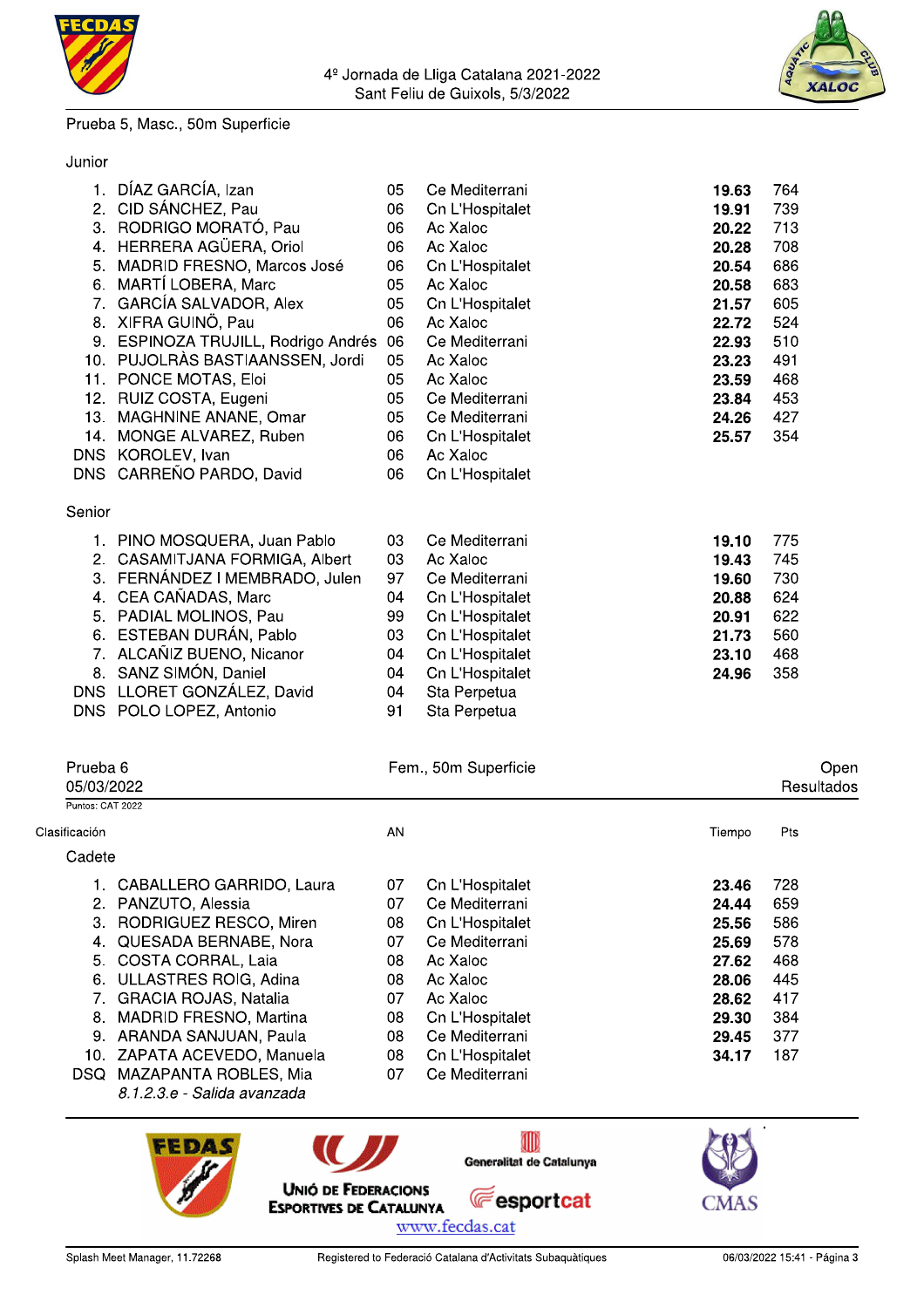



#### Prueba 6, Fem., 50m Superficie, Cadete

| Clasificación          |                                                            |       |       | AN            |                      |                       |                             | Tiempo         | Pts        |                        |
|------------------------|------------------------------------------------------------|-------|-------|---------------|----------------------|-----------------------|-----------------------------|----------------|------------|------------------------|
|                        | DNS SOJO SERRAT, Rocio                                     |       |       | 07            |                      | Ce Mediterrani        |                             |                |            |                        |
|                        | DNS CASTILLO FERRANDIZ, Elena                              |       |       | 07            |                      | Cn L'Hospitalet       |                             |                |            |                        |
| Junior                 |                                                            |       |       |               |                      |                       |                             |                |            |                        |
|                        | 1. SAEZ LORENTE, Anna                                      |       |       | 05            |                      | Cn L'Hospitalet       |                             | 22.45          | 765        |                        |
|                        | 2. PUJOL BARNIOL, Afra                                     |       |       | 05            | Ac Xaloc<br>Ac Xaloc |                       |                             | 22.61          | 753<br>727 |                        |
|                        | 3. BOFILL AVILA, Laia<br>4. LÓPEZ SÁNCHEZ, Ana             |       |       | 06<br>05      | Ac Xaloc             |                       |                             | 22.94<br>23.06 | 718        |                        |
|                        | 5. ALARCON GISBERT, Aina                                   |       |       | 06            |                      | Cn L'Hospitalet       |                             | 24.37          | 626        |                        |
|                        | 6. VEHILS IGLESIAS, Meritxell                              |       |       | 05            | Ac Xaloc             |                       |                             | 24.61          | 610        |                        |
|                        | 7. SEVILLANO MONTALBAN, Mar<br>8. CARBALLAR PEREZ, Valeria |       |       | 06<br>05      | Ac Xaloc             | Cn L'Hospitalet       |                             | 25.24<br>25.87 | 570<br>532 |                        |
|                        | 9. ROJAS LÓPEZ, Laura                                      |       |       | 06            |                      | Cn L'Hospitalet       |                             | 25.92          | 529        |                        |
| Senior                 |                                                            |       |       |               |                      |                       |                             |                |            |                        |
|                        | 1. ROCHER CUJO, Laia                                       |       |       | 99            |                      | Cn L'Hospitalet       |                             | 19.42          | 1009       |                        |
|                        | 2. CASAMITJANA FORMIGA, Silvia                             |       |       | 01            | Ac Xaloc             |                       |                             | 21.62          | 804        |                        |
|                        | 3. VALLE VALLÉS, Nerea<br>4. RIO POSAS, Mireia             |       |       | 03<br>03      | Ac Xaloc             | Ce Mediterrani        |                             | 23.09<br>25.28 | 689<br>543 |                        |
| 5.                     | ROCHER CUJO, Marta                                         |       |       | 03            |                      | Cn L'Hospitalet       |                             | 25.64          | 521        |                        |
| 6.                     | SANZ SIMÓN, Lidia                                          |       |       | 01            |                      | Cn L'Hospitalet       |                             | 25.94          | 504        |                        |
|                        | 7. TRENADO JIMENEZ, Judith                                 |       |       | 03            |                      | Cn L'Hospitalet       |                             | 31.33          | 245        |                        |
|                        | DNS BENÍTEZ PAREDES, Nuria Fuping                          |       |       | 03            | Ac Xaloc             |                       |                             |                |            |                        |
|                        |                                                            |       |       |               |                      |                       |                             |                |            |                        |
|                        |                                                            |       |       |               |                      |                       |                             |                |            |                        |
| Prueba 7<br>05/03/2022 |                                                            |       |       |               |                      | Masc., 200m Bi-Aletas |                             |                |            | Infantil<br>Resultados |
| Puntos: CAT 2022       |                                                            |       |       |               |                      |                       |                             |                |            |                        |
| Clasificación          |                                                            |       |       | AN            |                      |                       |                             | Tiempo         | Pts        |                        |
|                        | 1. VERGELI CASELLAS, Joel<br><b>NA SPEED</b>               |       |       | 09            | Ac Xaloc             |                       |                             | 2:16.18        | 671        |                        |
|                        | 50m:                                                       | 33.92 | 33.92 | 100m: 1:09.97 | 36.05                |                       | 200m: 2:16.18 1:06.21       |                |            |                        |
|                        | 2. ARDITE GRUESO, Erik<br>C RONDINELLA                     |       |       | 09            |                      | Cn L'Hospitalet       |                             | 2:17.78        | 652        |                        |
|                        | 50m:                                                       | 33.03 | 33.03 | 100m: 1:09.09 |                      |                       | 36.06 200m: 2:17.78 1:08.69 |                |            |                        |
|                        | 3. COROMINAS RUIZ, Pol<br><b>PF MEDIUM</b>                 |       |       |               | 09 Ac Xaloc          |                       |                             | 2:38.85        | 432        |                        |
|                        | 50m:                                                       | 35.98 | 35.98 | 100m: 1:18.91 | 42.93                |                       | 200m: 2:38.85 1:19.94       |                |            |                        |
|                        | 4. KRICGFALOVSHIY, Olexandr<br><b>PF MEDIUM</b>            |       |       |               | 09 Ac Xaloc          |                       |                             | 2:46.93        | 363        |                        |
|                        | 50m:                                                       | 38.19 | 38.19 | 100m: 1:18.82 | 40.63                |                       | 200m: 2:46.93 1:28.11       |                |            |                        |
|                        | 5. CHIVA GARCÍA, Marc<br><b>PF MEDIUM</b>                  |       |       | 10            |                      | Ce Mediterrani        |                             | 2:47.13        | 361        |                        |



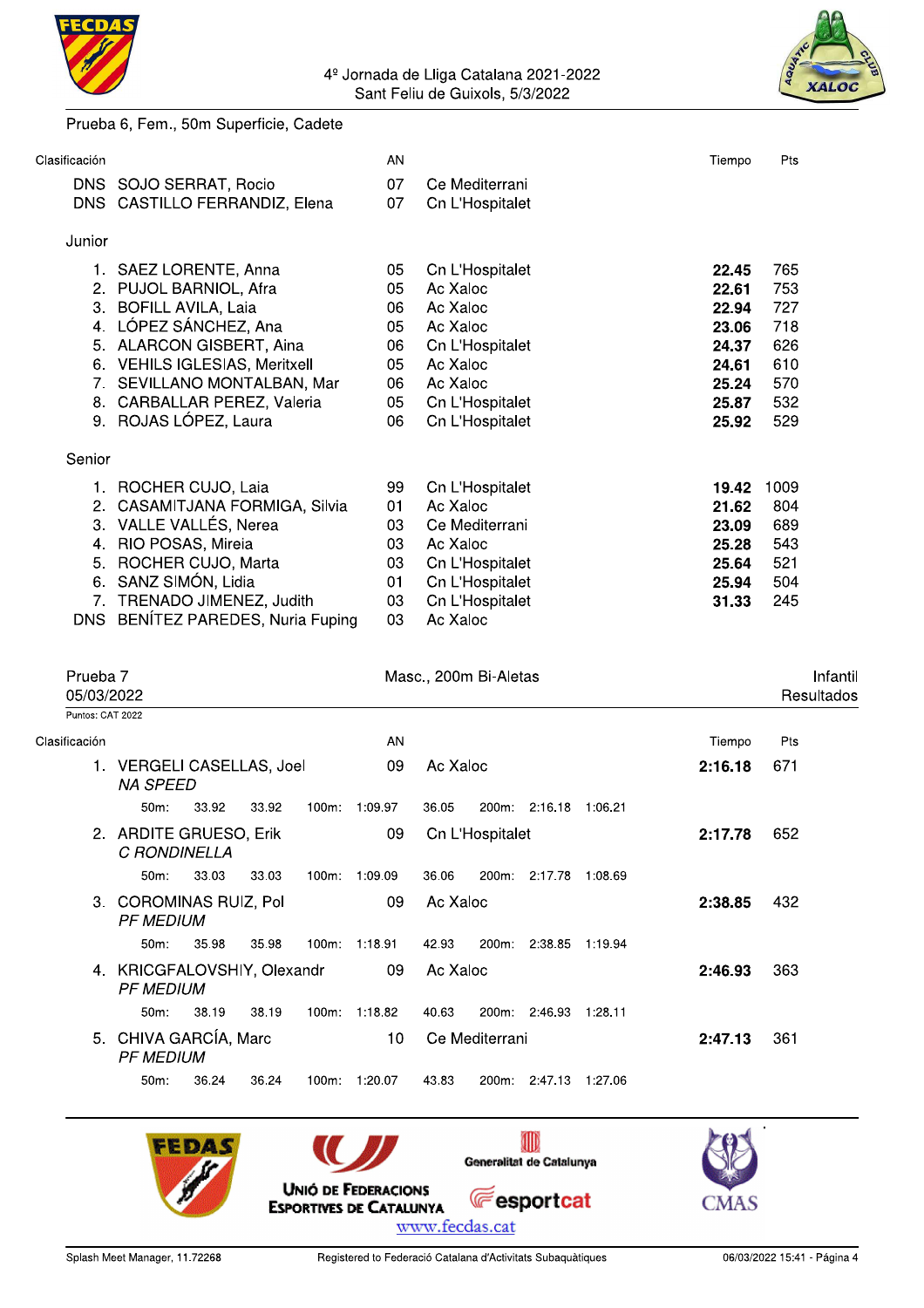



| Prueba <sub>8</sub><br>05/03/2022           |                                                      |                                                                           |       |       |                 |          | Fem., 200m Bi-Aletas  |                       |              | Infantil<br>Resultados |                    |
|---------------------------------------------|------------------------------------------------------|---------------------------------------------------------------------------|-------|-------|-----------------|----------|-----------------------|-----------------------|--------------|------------------------|--------------------|
| Puntos: CAT 2022                            |                                                      |                                                                           |       |       |                 |          |                       |                       |              |                        |                    |
| Clasificación                               |                                                      |                                                                           |       |       | AN              |          |                       |                       | Tiempo       | Pts                    |                    |
|                                             | 1. ESPINOZA TRUJILLO, Alessandra<br><b>PF MEDIUM</b> |                                                                           |       |       | 09              |          | Ce Mediterrani        |                       | 2:01.88 1003 |                        |                    |
|                                             | 50m:                                                 | 28.18                                                                     | 28.18 | 100m: | 58.89           | 30.71    |                       | 200m: 2:01.88 1:02.99 |              |                        |                    |
|                                             | 2. VEHILS IGLESIAS, Núria<br><b>NA SPEED</b>         |                                                                           |       |       | 09              | Ac Xaloc |                       |                       | 2:21.08      | 730                    |                    |
|                                             | 50m:                                                 | 32.28                                                                     | 32.28 |       | 100m: 1:08.55   | 36.27    |                       | 200m: 2:21.08 1:12.53 |              |                        |                    |
|                                             |                                                      | 3. CEPRIAN EXTREMERA, Irene<br><b>PF MEDIUM</b><br>50m:<br>32.96<br>32.96 |       |       |                 |          | Ce Mediterrani        |                       | 2:22.90      | 708                    |                    |
|                                             |                                                      |                                                                           |       |       | 100m 1:09.03    | 36.07    |                       | 200m: 2:22.90 1:13.87 |              |                        |                    |
|                                             | 4. MUÑOZ OCHANDO, Valeria<br>C RONDINELLA            |                                                                           |       |       | 10 <sup>1</sup> |          | Cn L'Hospitalet       |                       | 2:23.70      | 698                    |                    |
|                                             | 50m:                                                 | 33.26                                                                     | 33.26 |       | 100m: 1:09.79   | 36.53    |                       | 200m: 2:23.70 1:13.91 |              |                        |                    |
|                                             | 5. GARCÍA ERES, Aina<br>C RONDINELLA                 |                                                                           |       |       | 09              |          | Cn L'Hospitalet       |                       | 2:24.01      | 695                    |                    |
|                                             | $50m$ :                                              | 35.14                                                                     | 35.14 |       | 100m: 1:11.45   | 36.31    |                       | 200m: 2:24.01 1:12.56 |              |                        |                    |
|                                             | 6. PALÀ PONS, Aina<br><b>PF MEDIUM</b>               |                                                                           |       |       | 09              | Ac Xaloc |                       |                       | 2:32.12      | 604                    |                    |
|                                             | 50m:                                                 | 33.76                                                                     | 33.76 |       | 100m: 1:11.41   | 37.65    |                       | 200m: 2:32.12 1:20.71 |              |                        |                    |
|                                             | 7. CID SANCHEZ, Claudia<br>C RONDINELLA              |                                                                           |       |       | 11              |          | Cn L'Hospitalet       |                       | 2:35.25      | 572                    |                    |
|                                             | 50m:                                                 | 33.00                                                                     | 33.00 |       | 100m: 1:13.63   | 40.63    |                       | 200m: 2:35.25 1:21.62 |              |                        |                    |
|                                             | 8. MULERO PLANELL, Alba<br>C RONDINELLA              |                                                                           |       |       | 10              |          | Cn L'Hospitalet       |                       | 2:40.29      | 523                    |                    |
|                                             | $50m$ :                                              | 35.66                                                                     | 35.66 |       | 100m 1:15.93    | 40.27    |                       | 200m: 2:40.29 1:24.36 |              |                        |                    |
|                                             | DNS CASTILLO FERRANDIZ, Aitana                       |                                                                           |       |       | 10              |          | Cn L'Hospitalet       |                       |              |                        |                    |
| Prueba <sub>9</sub><br>05/03/2022           |                                                      |                                                                           |       |       |                 |          | Masc., 200m Bi-Aletas |                       |              |                        | Open<br>Resultados |
| Puntos: CAT 2022<br>Clasificación<br>Cadete |                                                      |                                                                           |       |       | AN              |          |                       |                       | Tiempo       | Pts                    |                    |

| 1. DÍAZ GARCÍA, Eric<br><b>PF MEDIUM</b> |       |       |          | 07      |       | Ce Mediterrani |         |         |  | -837 |  |
|------------------------------------------|-------|-------|----------|---------|-------|----------------|---------|---------|--|------|--|
| $50m$ :                                  | 27.55 | 27.55 | $100m$ : | 58.06   | 30.51 | 200m:          | 1:54.18 | 56.12   |  |      |  |
| 2. PONCE MOTAS, Blai<br><i>PF MEDIUM</i> |       | 07    | Ac Xaloc |         |       |                | 2:01.69 | 724     |  |      |  |
| $50m$ :                                  | 28.48 | 28.48 | 100m.    | 1:00.15 | 31.67 | 200m:          | 2:01.69 | 1:01.54 |  |      |  |

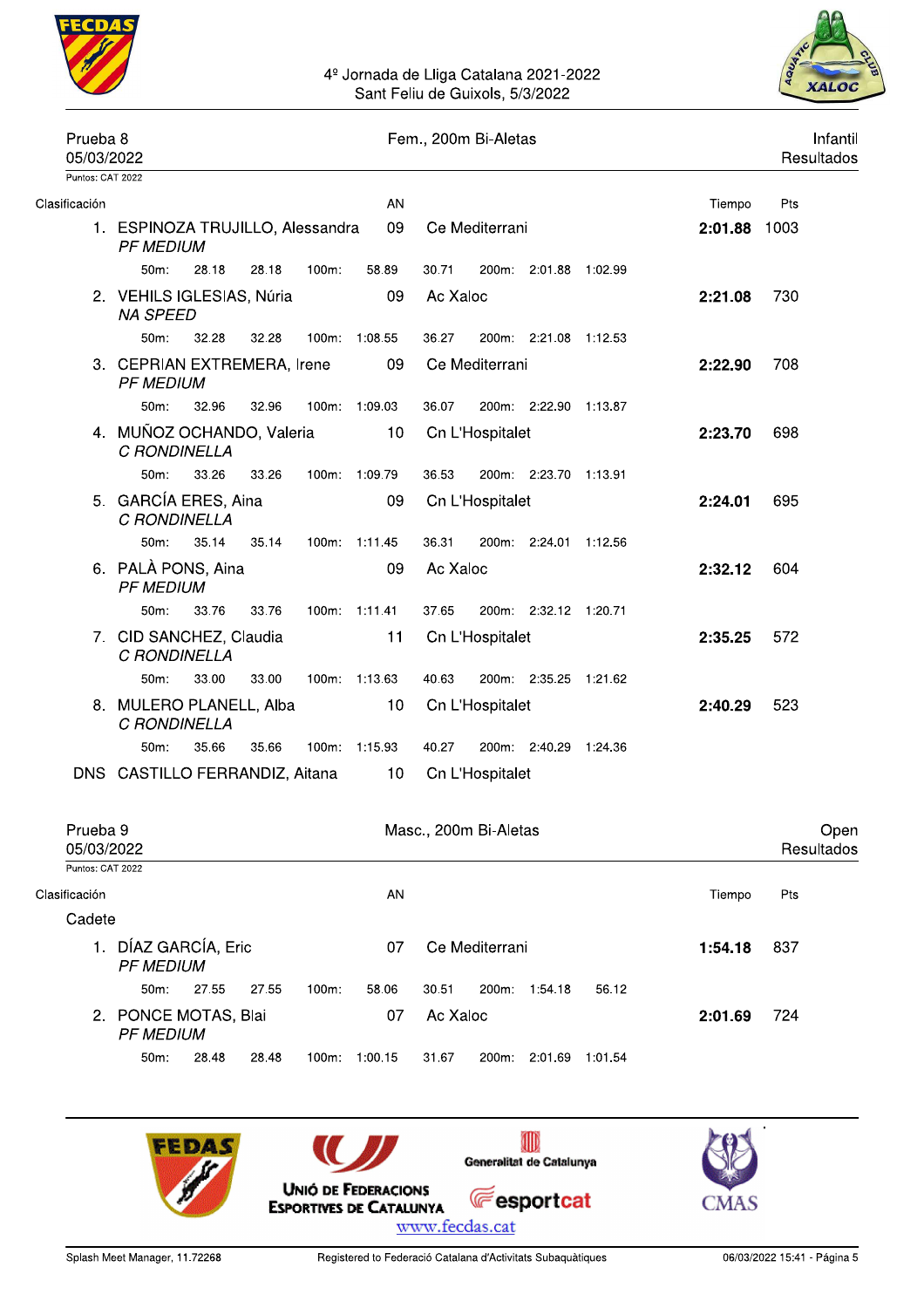



#### Prueba 9, Masc., 200m Bi-Aletas, Cadete

| Clasificación |                                                             |       |       |               | AN            |          |                 |                       |         | Tiempo  | Pts |
|---------------|-------------------------------------------------------------|-------|-------|---------------|---------------|----------|-----------------|-----------------------|---------|---------|-----|
|               | 3. MUNIESA ROMERO, Manel<br><b>PF MEDIUM</b>                |       |       |               | 08            |          | Ce Mediterrani  |                       |         | 2:08.71 | 630 |
|               | 50m:                                                        | 30.35 | 30.35 |               | 100m: 1:03.11 | 32.76    |                 | 200m: 2:08.71         | 1:05.60 |         |     |
|               | 4. ZARCOS LOBATO, Pol<br><b>PF MEDIUM</b>                   |       |       |               | 08            | Ac Xaloc |                 |                       |         | 2:20.88 | 489 |
|               | $50m$ :                                                     | 31.02 | 31.02 | 100m: 1:08.01 |               | 36.99    |                 | 200m: 2:20.88 1:12.87 |         |         |     |
|               | 5. PERELLO ARMENTANO, Bernat<br><b>PF MEDIUM</b>            |       |       |               | 08            |          | Ce Mediterrani  |                       |         | 2:31.60 | 384 |
|               | $50m$ :                                                     | 33.47 | 33.47 | 100m:         | 1:11.59       | 38.12    |                 | 200m: 2:31.60 1:20.01 |         |         |     |
|               | DSQ BENGOCHEA AGUSTÍ, Antoni<br>8.1.2.3.e - Salida avanzada |       |       |               | 07            | Ac Xaloc |                 |                       |         |         |     |
|               | DNS RIBAS CHERTA, Biel                                      |       |       |               | 07            | Ac Xaloc |                 |                       |         |         |     |
|               | DNS ROMERO COLLS, Ezekiel                                   |       |       |               | 07            | Ac Xaloc |                 |                       |         |         |     |
|               | DNS GARCÍA SALVADOR, Javier                                 |       |       |               | 08            |          | Cn L'Hospitalet |                       |         |         |     |
| Junior        |                                                             |       |       |               |               |          |                 |                       |         |         |     |
|               | 1. MARTÍ LOBERA, Marc<br><b>NA SPEED</b>                    |       |       |               | 05            | Ac Xaloc |                 |                       |         | 1:49.96 | 835 |
|               | $50m$ :                                                     | 25.05 | 25.05 | 100m:         | 52.85         | 27.80    | 200m:           | 1:49.96               | 57.11   |         |     |
|               | 2. PEDRERO ROSÓN, Erik<br><b>NA SPRINT</b>                  |       |       |               | 05            | Ac Xaloc |                 |                       |         | 1:53.14 | 783 |
|               | $50m$ :                                                     | 26.04 | 26.04 | $100m$ :      | 54.91         | 28.87    |                 | 200m: 1:53.14         | 58.23   |         |     |
|               | 3. ESPINOZA TRUJILL, Rodrigo Andrés 06<br><b>PF MEDIUM</b>  |       |       |               |               |          | Ce Mediterrani  |                       |         | 1:57.02 | 724 |
|               | $50m$ :                                                     | 25.49 | 25.49 | $100m$ :      | 54.97         | 29.48    |                 | 200m: 1:57.02 1:02.05 |         |         |     |
|               | 4. PUJOLRÀS BASTIAANSSEN, Jordi<br><b>NA SPEED</b>          |       |       |               | 05            | Ac Xaloc |                 |                       |         | 2:02.36 | 649 |
|               | $50m$ :                                                     | 27.88 | 27.88 | $100m$ :      | 59.03         | 31.15    |                 | 200m: 2:02.36         | 1:03.33 |         |     |
|               | 5. RUIZ COSTA, Eugeni<br><b>PF MEDIUM</b>                   |       |       |               | 05            |          | Ce Mediterrani  |                       |         | 2:02.50 | 647 |
|               | 50m:                                                        | 28.92 | 28.92 |               | 100m: 1:00.75 | 31.83    |                 | 200m: 2:02.50 1:01.75 |         |         |     |
|               | 6. XIFRA GUINÖ, Pau<br><b>PF MEDIUM</b>                     |       |       |               | 06            | Ac Xaloc |                 |                       |         | 2:02.89 | 641 |
|               | 50m:                                                        | 28.77 | 28.77 |               | 100m: 1:00.87 | 32.10    |                 | 200m: 2:02.89 1:02.02 |         |         |     |
|               | 7. PONCE MOTAS, Eloi<br><b>PF MEDIUM</b>                    |       |       |               | 05            | Ac Xaloc |                 |                       |         | 2:03.17 | 638 |
|               | $50m$ :                                                     | 28.77 | 28.77 |               | 100m: 1:00.90 | 32.13    |                 | 200m: 2:03.17 1:02.27 |         |         |     |
|               | 8. MONGE ALVAREZ, Ruben<br><b>MURENA</b>                    |       |       |               | 06            |          | Cn L'Hospitalet |                       |         | 2:13.30 | 513 |
|               | 50m:                                                        | 29.62 | 29.62 |               | 100m: 1:03.23 | 33.61    |                 | 200m: 2:13.30 1:10.07 |         |         |     |

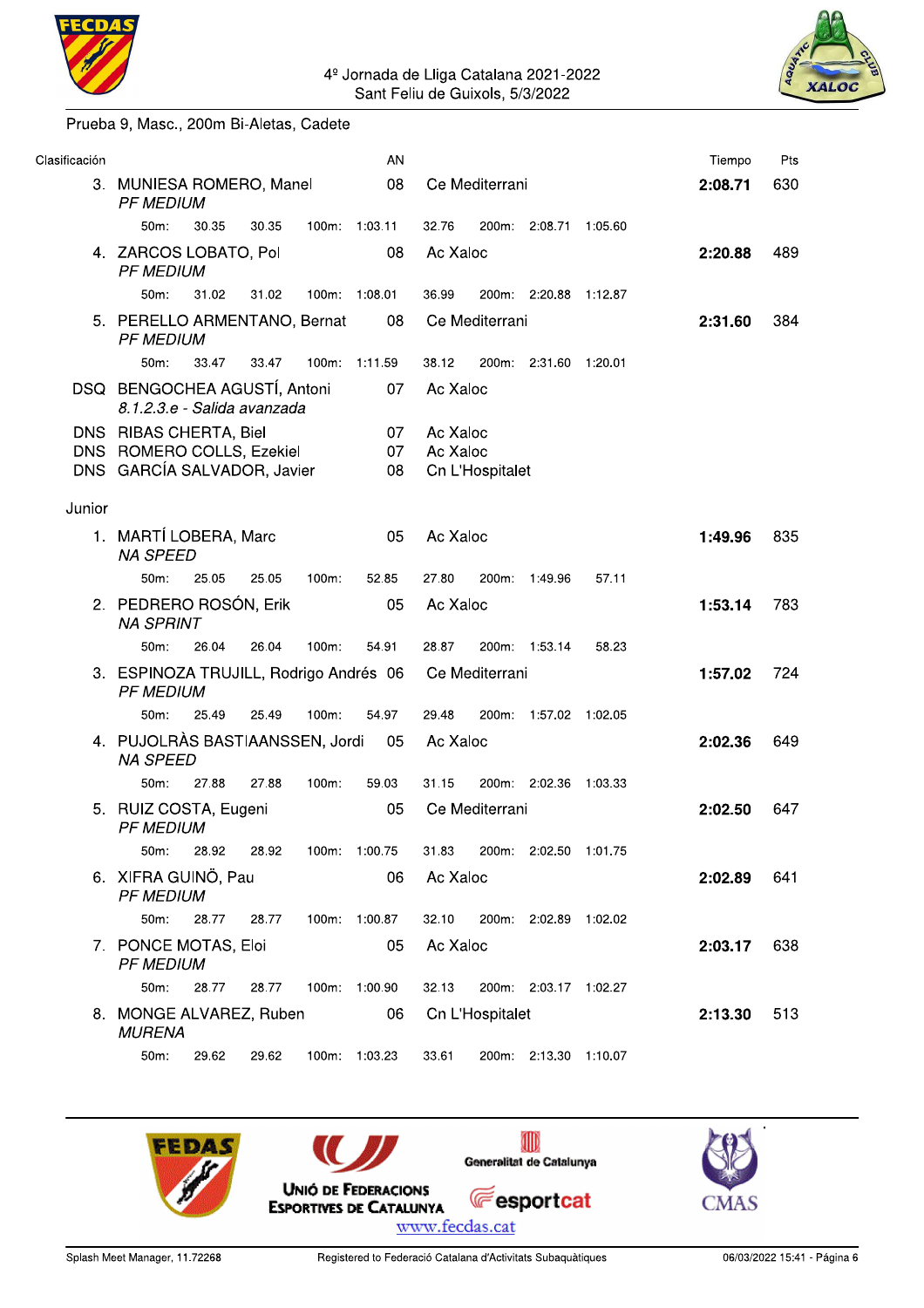

#### Prueba 9, Masc., 200m Bi-Aletas, Junior

| Clasificación |                                                               |       |       |          | AN            |          |                                |                       |       | Tiempo  | Pts |
|---------------|---------------------------------------------------------------|-------|-------|----------|---------------|----------|--------------------------------|-----------------------|-------|---------|-----|
|               | 9. GARCÍA SALVADOR, Alex<br><b>MURENA</b>                     |       |       |          | 05            |          | Cn L'Hospitalet                |                       |       | 2:13.93 | 506 |
|               | 50m:                                                          | 31.55 | 31.55 |          | 100m: 1:05.67 | 34.12    |                                | 200m: 2:13.93 1:08.26 |       |         |     |
|               | 10. MAGHNINE ANANE, Omar<br><b>NA SPRINT</b>                  |       |       |          | 05            |          | Ce Mediterrani                 |                       |       | 2:21.15 | 429 |
|               | $50m$ :                                                       | 29.13 | 29.13 |          | 100m: 1:01.77 | 32.64    |                                | 200m: 2:21.15 1:19.38 |       |         |     |
|               | DNS CARREÑO PARDO, David                                      |       |       |          | 06            |          | Cn L'Hospitalet                |                       |       |         |     |
| Senior        |                                                               |       |       |          |               |          |                                |                       |       |         |     |
|               | 1. ESTEVA CASADEVALL, Andreu<br><b>NA SPEED</b>               |       |       |          | 86            | Ac Xaloc |                                |                       |       | 1:52.81 | 669 |
|               | 50m:                                                          | 25.54 | 25.54 | 100m:    | 53.71         | 28.17    |                                | 200m: 1:52.81         | 59.10 |         |     |
|               | 2. MUÑOZ BIOSCA, Joan<br><b>PF MEDIUM</b>                     |       |       |          | 95            |          | Ce Mediterrani                 |                       |       | 1:55.83 | 625 |
|               | $50m$ :                                                       | 27.35 | 27.35 | $100m$ : | 57.15         | 29.80    |                                | 200m: 1:55.83         | 58.68 |         |     |
|               | 3. CEA CAÑADAS, Marc<br><b>PF MEDIUM</b>                      |       |       |          | 04            |          | Cn L'Hospitalet                |                       |       | 1:57.82 | 598 |
|               | $50m$ :                                                       | 26.24 | 26.24 | 100m:    | 55.83         | 29.59    |                                | 200m: 1:57.82 1:01.99 |       |         |     |
|               | 4. CASAMITJANA FORMIGA, Albert<br><b>NA SPEED</b>             |       |       |          | 03            | Ac Xaloc |                                |                       |       | 2:03.35 | 526 |
|               | 50m:                                                          | 29.44 | 29.44 |          | 100m: 1:00.71 | 31.27    |                                | 200m: 2:03.35 1:02.64 |       |         |     |
|               | 5. SANZ SIMÓN, Daniel<br><b>MURENA</b>                        |       |       |          | 04            |          | Cn L'Hospitalet                |                       |       | 2:03.82 | 520 |
|               | $50m$ :                                                       | 27.50 | 27.50 | $100m$ : | 58.25         | 30.75    |                                | 200m: 2:03.82 1:05.57 |       |         |     |
|               | 6. POLO LOPEZ, Xavier<br><b>NA SPEED</b>                      |       |       |          | 95            |          | Sta Perpetua                   |                       |       | 2:06.28 | 491 |
|               | 50m:                                                          | 27.78 | 27.78 | $100m$ : | 59.43         | 31.65    |                                | 200m: 2:06.28 1:06.85 |       |         |     |
|               | 7. ESTEBAN DURÁN, Pablo<br><b>MURENA</b>                      |       |       |          | 03            |          | Cn L'Hospitalet                |                       |       | 2:10.02 | 448 |
|               | 50m:                                                          | 26.91 | 26.91 | 100m:    | 58.41         | 31.50    |                                | 200m: 2:10.02 1:11.61 |       |         |     |
|               | DNS FERNÁNDEZ I MEMBRADO, Julen<br>DNS LLORET GONZÁLEZ, David |       |       |          | 97<br>04      |          | Ce Mediterrani<br>Sta Perpetua |                       |       |         |     |

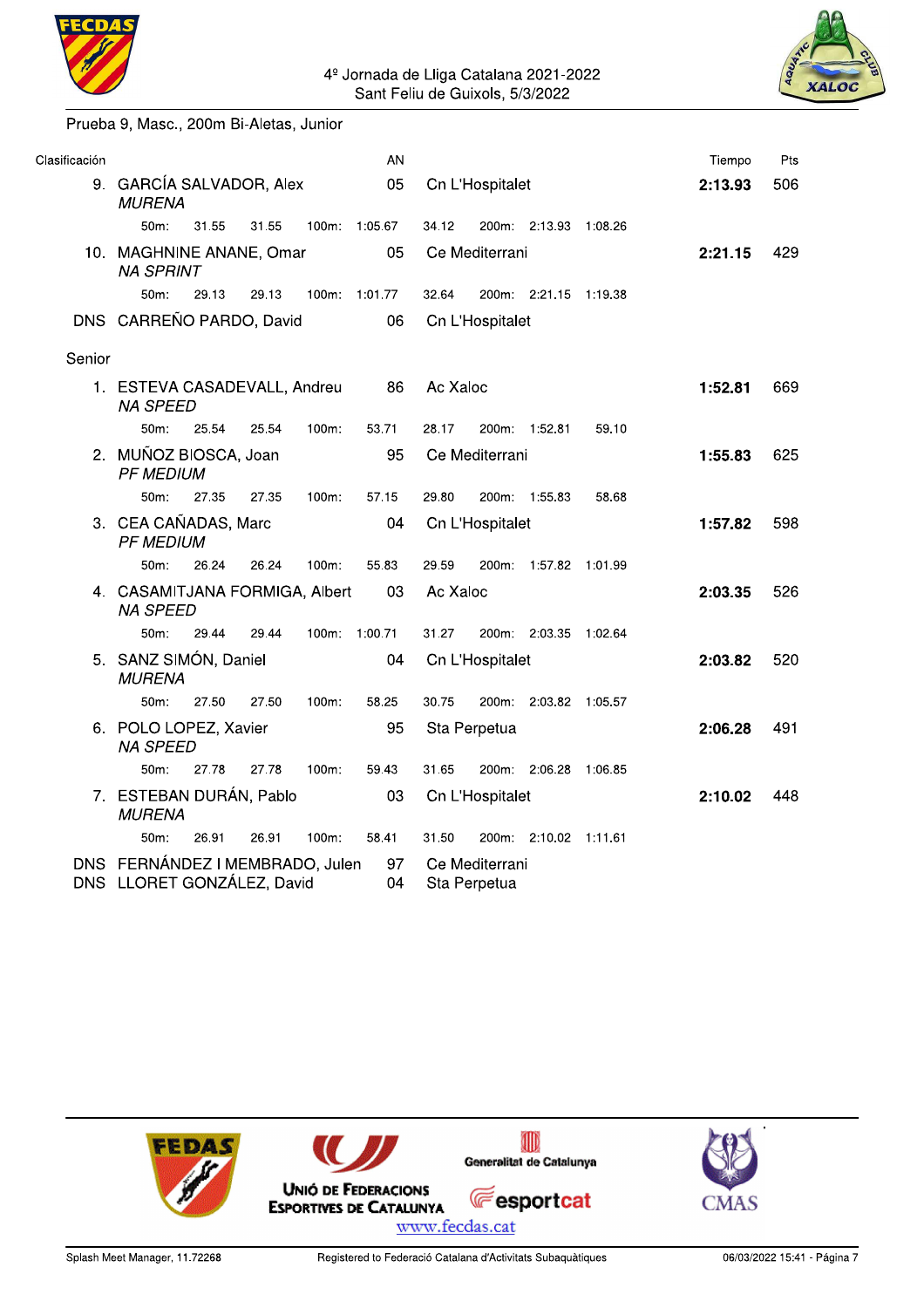



| 05/03/2022       |                                                           |       |       |          |               |          | Fem., 200m Bi-Aletas              |                       |         |         |     | Open<br>Resultados |
|------------------|-----------------------------------------------------------|-------|-------|----------|---------------|----------|-----------------------------------|-----------------------|---------|---------|-----|--------------------|
| Puntos: CAT 2022 |                                                           |       |       |          |               |          |                                   |                       |         |         |     |                    |
| Clasificación    |                                                           |       |       |          | AN            |          |                                   |                       |         | Tiempo  | Pts |                    |
| Cadete           | 1. PANZUTO, Alessia<br><b>PF MEDIUM</b>                   |       |       |          | 07            |          | Ce Mediterrani                    |                       |         | 2:11.02 | 756 |                    |
|                  | 50m:                                                      | 30.90 | 30.90 |          | 100m: 1:04.15 | 33.25    |                                   | 200m: 2:11.02 1:06.87 |         |         |     |                    |
|                  | 2. CASELLAS SADURNI, Júlia<br><b>PF MEDIUM</b>            |       |       |          | 08            | Ac Xaloc |                                   |                       |         | 2:15.16 | 702 |                    |
|                  | $50m$ :                                                   | 32.65 | 32.65 |          | 100m: 1:07.63 | 34.98    |                                   | 200m: 2:15.16 1:07.53 |         |         |     |                    |
|                  | 3. MAZAPANTA ROBLES, Mia<br><b>PF MEDIUM</b>              |       |       |          | 07            |          | Ce Mediterrani                    |                       |         | 2:18.96 | 656 |                    |
|                  | 50m:                                                      | 30.64 | 30.64 |          | 100m: 1:04.63 | 33.99    |                                   | 200m: 2:18.96 1:14.33 |         |         |     |                    |
|                  | 4. ULLASTRES ROIG, Adina<br><b>PF MEDIUM</b>              |       |       |          | 08            | Ac Xaloc |                                   |                       |         | 2:27.13 | 564 |                    |
|                  | $50m$ :                                                   | 36.13 | 36.13 |          | 100m: 1:13.78 | 37.65    |                                   | 200m: 2:27.13 1:13.35 |         |         |     |                    |
|                  | 5. COSTA CORRAL, Laia<br><b>PF MEDIUM</b>                 |       |       |          | 08            | Ac Xaloc |                                   |                       |         | 2:28.91 | 545 |                    |
|                  | 50m:                                                      | 33.74 | 33.74 |          | 100m: 1:11.51 | 37.77    |                                   | 200m: 2:28.91 1:17.40 |         |         |     |                    |
|                  | 6. GRACIA ROJAS, Natalia<br><b>PF MEDIUM</b>              |       |       |          | 07            | Ac Xaloc |                                   |                       |         | 2:36.74 | 468 |                    |
|                  | 50m:                                                      | 33.88 | 33.88 |          | 100m: 1:14.13 | 40.25    |                                   | 200m: 2:36.74 1:22.61 |         |         |     |                    |
|                  | 7. MADRID FRESNO, Martina<br>C RONDINELLA                 |       |       |          | 08            |          | Cn L'Hospitalet                   |                       |         | 2:37.96 | 456 |                    |
|                  | $50m$ :                                                   | 36.74 | 36.74 |          | 100m: 1:18.26 | 41.52    |                                   | 200m: 2:37.96 1:19.70 |         |         |     |                    |
|                  | 8. ARANDA SANJUAN, Paula<br><b>PF MEDIUM</b>              |       |       |          | 08            |          | Ce Mediterrani                    |                       |         | 2:45.38 | 391 |                    |
|                  | $50m$ :                                                   | 35.35 | 35.35 |          | 100m: 1:17.07 | 41.72    |                                   | 200m: 2:45.38 1:28.31 |         |         |     |                    |
|                  | DSQ RODRIGUEZ RESCO, Miren<br>8.1.2.3.e - Salida avanzada |       |       |          | 08            |          | Cn L'Hospitalet                   |                       |         |         |     |                    |
|                  | DNS SOJO SERRAT, Rocio<br>DNS CASTILLO FERRANDIZ, Elena   |       |       |          | 07<br>07      |          | Ce Mediterrani<br>Cn L'Hospitalet |                       |         |         |     |                    |
| Junior           |                                                           |       |       |          |               |          |                                   |                       |         |         |     |                    |
|                  | 1. LÓPEZ SÁNCHEZ, Ana<br><b>NA SPEED</b>                  |       |       |          | 05            | Ac Xaloc |                                   |                       |         | 2:04.01 | 848 |                    |
|                  | 50m:                                                      | 28.48 | 28.48 | $100m$ : | 59.69         | 31.21    |                                   | 200m: 2:04.01         | 1:04.32 |         |     |                    |
|                  | 2. PUJOL BARNIOL, Afra<br><b>PF MEDIUM</b>                |       |       |          | 05            | Ac Xaloc |                                   |                       |         | 2:06.01 | 818 |                    |
|                  | 50m:                                                      | 30.22 | 30.22 |          | 100m: 1:02.66 | 32.44    |                                   | 200m: 2:06.01         | 1:03.35 |         |     |                    |
|                  | 3. CARBALLAR PEREZ, Valeria<br><b>PF MEDIUM</b>           |       |       |          | 05            |          | Cn L'Hospitalet                   |                       |         | 2:08.69 | 781 |                    |



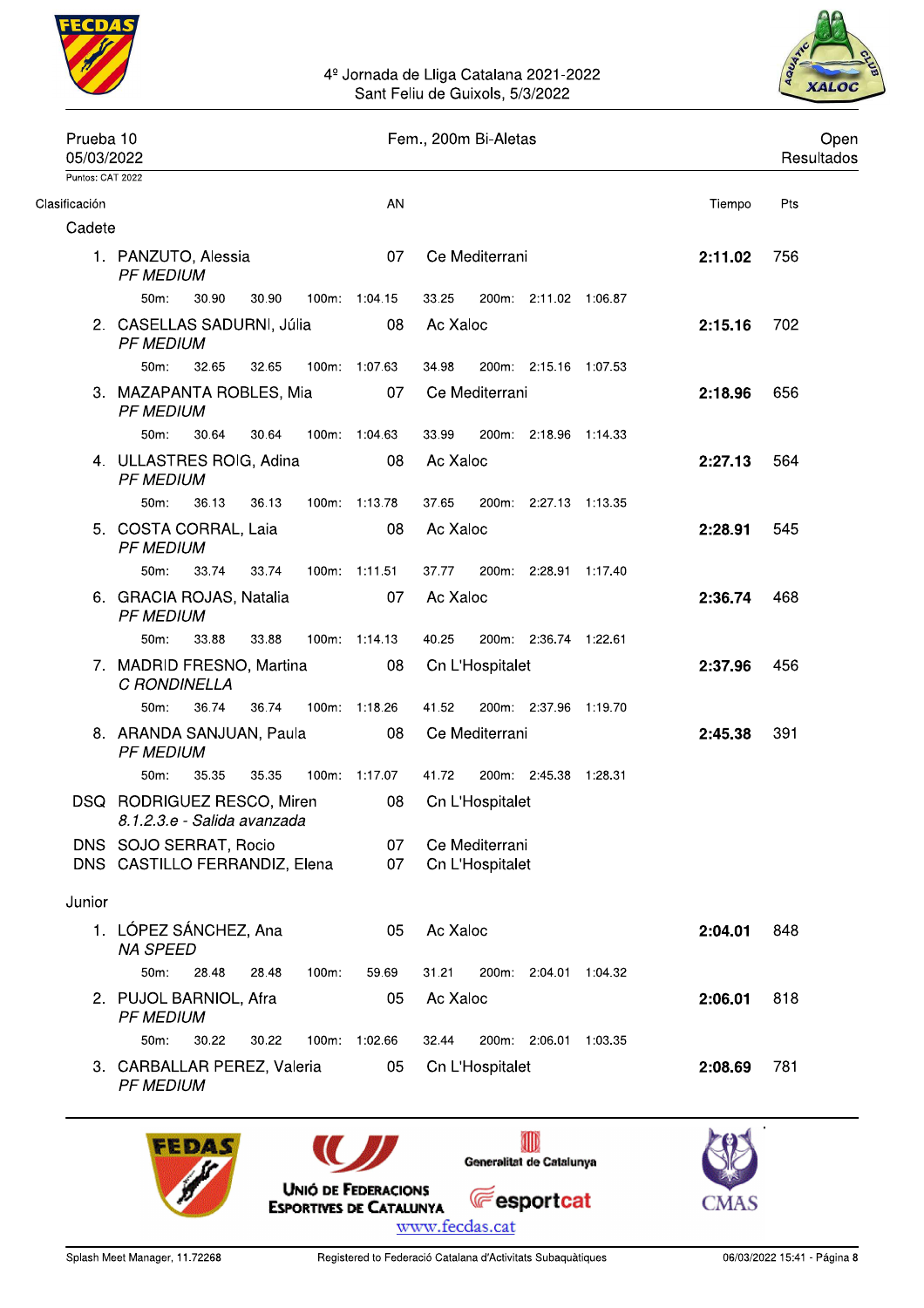

#### Prueba 10, Fem., 200m Bi-Aletas, Junior

| Clasificación           |                                                                    |                |                |                                | AN                             |                      |                          |                       | Tiempo  | Pts                |
|-------------------------|--------------------------------------------------------------------|----------------|----------------|--------------------------------|--------------------------------|----------------------|--------------------------|-----------------------|---------|--------------------|
|                         | $50m$ :                                                            | 28.92          | 28.92          |                                | 100m: 1:00.51                  | 31.59                |                          | 200m: 2:08.69 1:08.18 |         |                    |
|                         | 4. SEVILLANO MONTALBAN, Mar<br><b>PF MEDIUM</b>                    |                |                |                                | 06                             | Ac Xaloc             |                          |                       | 2:09.69 | 767                |
|                         | 50m:                                                               | 30.88          | 30.88          |                                | 100m 1:03.65                   | 32.77                |                          | 200m: 2:09.69 1:06.04 |         |                    |
|                         | 5. VEHILS IGLESIAS, Meritxell<br><b>PF MEDIUM</b>                  |                |                |                                | 05                             | Ac Xaloc             |                          |                       | 2:11.23 | 746                |
|                         | $50m$ :                                                            | 31.50          | 31.50          |                                | 100m: 1:05.14                  | 33.64                |                          | 200m: 2:11.23 1:06.09 |         |                    |
|                         | 6. ROJAS LÓPEZ, Laura<br><b>MURENA</b>                             |                |                |                                | 06                             |                      | Cn L'Hospitalet          |                       | 2:12.85 | 725                |
|                         | 50m:                                                               | 29.67          | 29.67          |                                | 100m: 1:02.60                  | 32.93                |                          | 200m: 2:12.85 1:10.25 |         |                    |
|                         | 7. SAEZ LORENTE, Anna<br><b>PF MEDIUM</b>                          |                |                |                                | 05                             |                      | Cn L'Hospitalet          |                       | 2:15.70 | 689                |
|                         | $50m$ :                                                            | 31.47          | 31.47          |                                | 100m: 1:06.55                  | 35.08                |                          | 200m: 2:15.70 1:09.15 |         |                    |
| Senior                  |                                                                    |                |                |                                |                                |                      |                          |                       |         |                    |
|                         | 1. BRUGULAT CORTADA, Mireia<br><b>PF MEDIUM</b>                    |                |                |                                | 95                             | Ac Xaloc             |                          |                       | 1:58.93 | 824                |
|                         | 50m:                                                               | 27.54          | 27.54          | 100m:                          | 57.03                          | 29.49                |                          | 200m: 1:58.93 1:01.90 |         |                    |
|                         | 2. ROCHER CUJO, Laia<br><b>MURENA</b>                              |                |                |                                | 99                             |                      | Cn L'Hospitalet          |                       | 2:03.28 | 759                |
|                         | 50m:                                                               | 26.28          | 26.28          | 100m:                          | 57.91                          | 31.63                |                          | 200m: 2:03.28 1:05.37 |         |                    |
|                         | 3. SANZ SIMÓN, Lidia<br><b>PF MEDIUM</b>                           |                |                |                                | 01                             |                      | Cn L'Hospitalet          |                       | 2:18.30 | 568                |
|                         | $50m$ :                                                            | 32.02          | 32.02          |                                | 100m: 1:07.53                  | 35.51                |                          | 200m: 2:18.30 1:10.77 |         |                    |
|                         | DNS BENÍTEZ PAREDES, Nuria Fuping<br>DNS CARRASCO DEULOFEU, Mireia |                |                |                                | 03<br>98                       | Ac Xaloc<br>Ac Xaloc |                          |                       |         |                    |
| Prueba 11<br>05/03/2022 |                                                                    |                |                |                                |                                |                      | Masc., 800m Superficie   |                       |         | Open<br>Resultados |
| Puntos: CAT 2022        |                                                                    |                |                |                                |                                |                      |                          |                       |         |                    |
| Clasificación           |                                                                    |                |                |                                | AN                             |                      |                          |                       | Tiempo  | Pts                |
| Junior                  |                                                                    |                |                |                                |                                |                      |                          |                       |         |                    |
|                         | 1. MADRID FRESNO, Marcos José<br>50m:<br>100m:                     | 26.01<br>53.75 | 26.01<br>27.74 | 400m:                          | 06<br>200m: 1:51.26<br>3:52.22 | 57.51<br>2:00.96     | Cn L'Hospitalet          | 800m: 7:45.94 3:53.72 | 7:45.94 | 756                |
|                         | DNS KOROLEV, Ivan                                                  |                |                |                                | 06                             | Ac Xaloc             |                          |                       |         |                    |
| Senior                  |                                                                    |                |                |                                |                                |                      |                          |                       |         |                    |
|                         | 1. ALCAÑIZ BUENO, Nicanor<br>50m:<br>$100m$ :                      | 25.60<br>55.09 | 25.60<br>29.49 | 200m:                          | 04<br>2:01.44<br>400m: 4:16.54 | 1:06.35<br>2:15.10   | Cn L'Hospitalet          | 800m: 9:07.08 4:50.54 | 9:07.08 | 495                |
|                         |                                                                    | FEDAS          |                |                                |                                |                      | Generalitat de Catalunya |                       |         |                    |
|                         |                                                                    |                |                | <b>UNIÓ DE FEDERACIONS</b>     |                                |                      |                          |                       |         |                    |
|                         |                                                                    |                |                | <b>ESPORTIVES DE CATALUNYA</b> |                                | www.fecdas.cat       |                          | <b>Fesportcat</b>     | CMAS    |                    |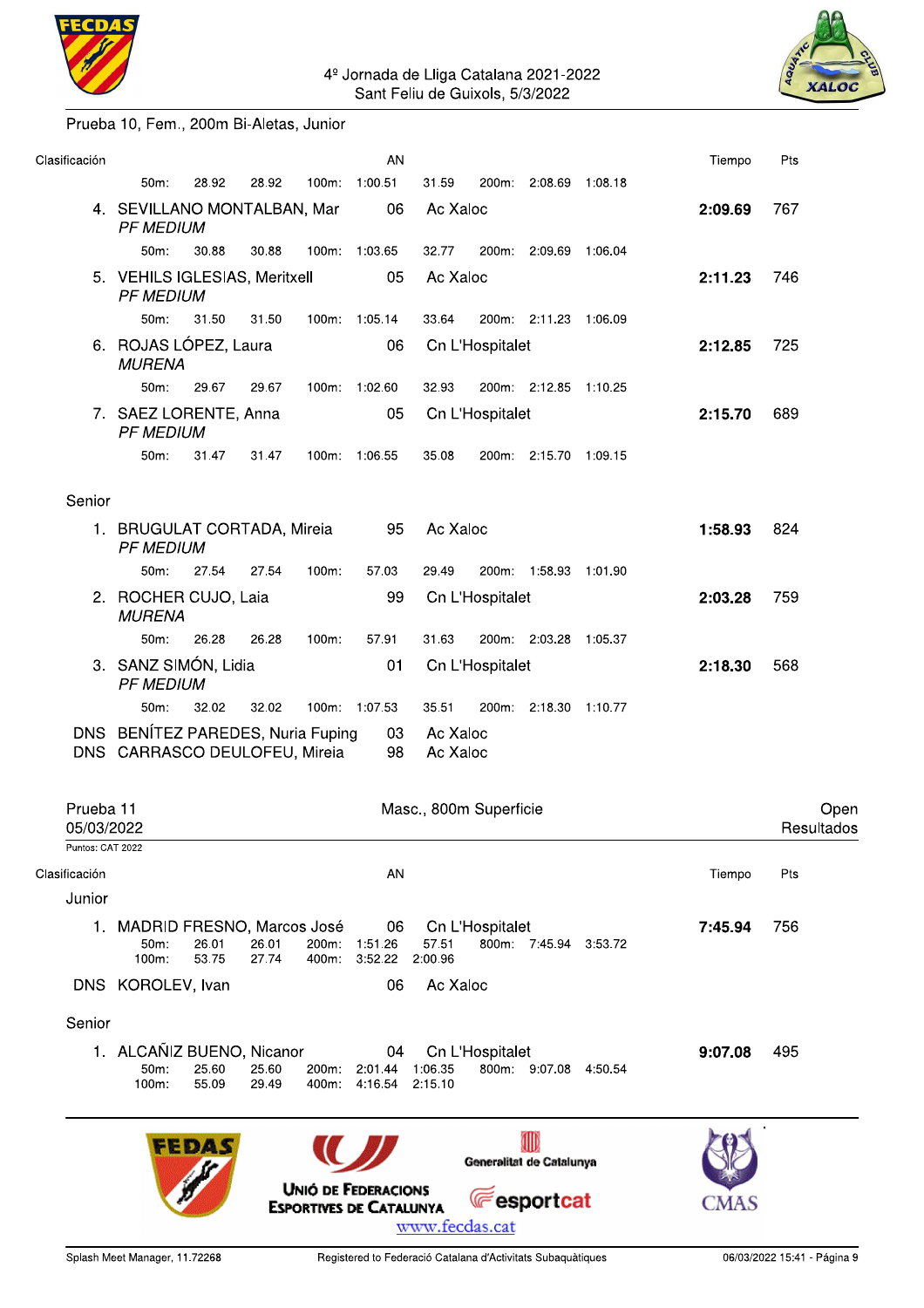



| Prueba 12<br>05/03/2022                     | Fem., 800m Superficie                                                                                                                                                                         | Open<br>Resultados |                    |  |
|---------------------------------------------|-----------------------------------------------------------------------------------------------------------------------------------------------------------------------------------------------|--------------------|--------------------|--|
| Puntos: CAT 2022                            |                                                                                                                                                                                               |                    |                    |  |
| Clasificación                               | AN                                                                                                                                                                                            | Tiempo             | Pts                |  |
| Cadete                                      |                                                                                                                                                                                               |                    |                    |  |
|                                             | 1. CABALLERO GARRIDO, Laura<br>Cn L'Hospitalet<br>07<br>200m: 2:11.61<br>30.82<br>30.82<br>1:08.19<br>800m: 9:00.12 4:29.22<br>$50m$ :<br>100m: 1:03.42<br>32.60<br>400m: 4:30.90<br>2:19.29  | 9:00.12            | 752                |  |
| Junior                                      |                                                                                                                                                                                               |                    |                    |  |
|                                             | 1. ALARCON GISBERT, Aina<br>06<br>Cn L'Hospitalet<br>32.64<br>1:15.76<br>800m: 10:03.55 5:03.04<br>$50m$ :<br>32.64<br>200m: 2:24.10<br>1:08.34<br>35.70<br>400m: 5:00.51<br>2:36.41<br>100m: | 10:03.55           | 513                |  |
| Senior                                      |                                                                                                                                                                                               |                    |                    |  |
|                                             | Ac Xaloc<br>1. RIO POSAS, Mireia<br>03<br>2:13.02 1:09.03<br>50m:<br>30.12<br>30.12<br>200m:<br>800m: 9:08.09 4:36.11<br>1:03.99<br>$100m$ :<br>33.87<br>400m: 4:31.98<br>2:18.96             | 9:08.09            | 630                |  |
| Prueba 13<br>05/03/2022                     | Masc., 400m Inmersión                                                                                                                                                                         |                    | Open<br>Resultados |  |
| Puntos: CAT 2022                            |                                                                                                                                                                                               |                    |                    |  |
| Clasificación                               | AN                                                                                                                                                                                            | Tiempo             | Pts                |  |
| Junior                                      | 1. DÍAZ GARCÍA, Izan<br>Ce Mediterrani<br>05<br>100m:<br>52.14<br>52.14<br>400m: 3:49.71 2:57.57                                                                                              | 3:49.71            | 788                |  |
| Prueba 14<br>05/03/2022<br>Puntos: CAT 2022 | Fem., 100m Inmersión                                                                                                                                                                          |                    | Open<br>Resultados |  |
| Clasificación                               | AN                                                                                                                                                                                            | Tiempo             | Pts                |  |
| Cadete                                      |                                                                                                                                                                                               |                    |                    |  |
|                                             | Ce Mediterrani<br>1. QUESADA BERNABE, Nora<br>07<br>2. CASELLAS SADURNI, Júlia<br>08<br>Ac Xaloc                                                                                              | 57.74<br>58.70     | 699<br>675         |  |
| Senior                                      |                                                                                                                                                                                               |                    |                    |  |
|                                             | 1. CASAMITJANA FORMIGA, Silvia<br>Ac Xaloc<br>01                                                                                                                                              | 48.03              | 806                |  |

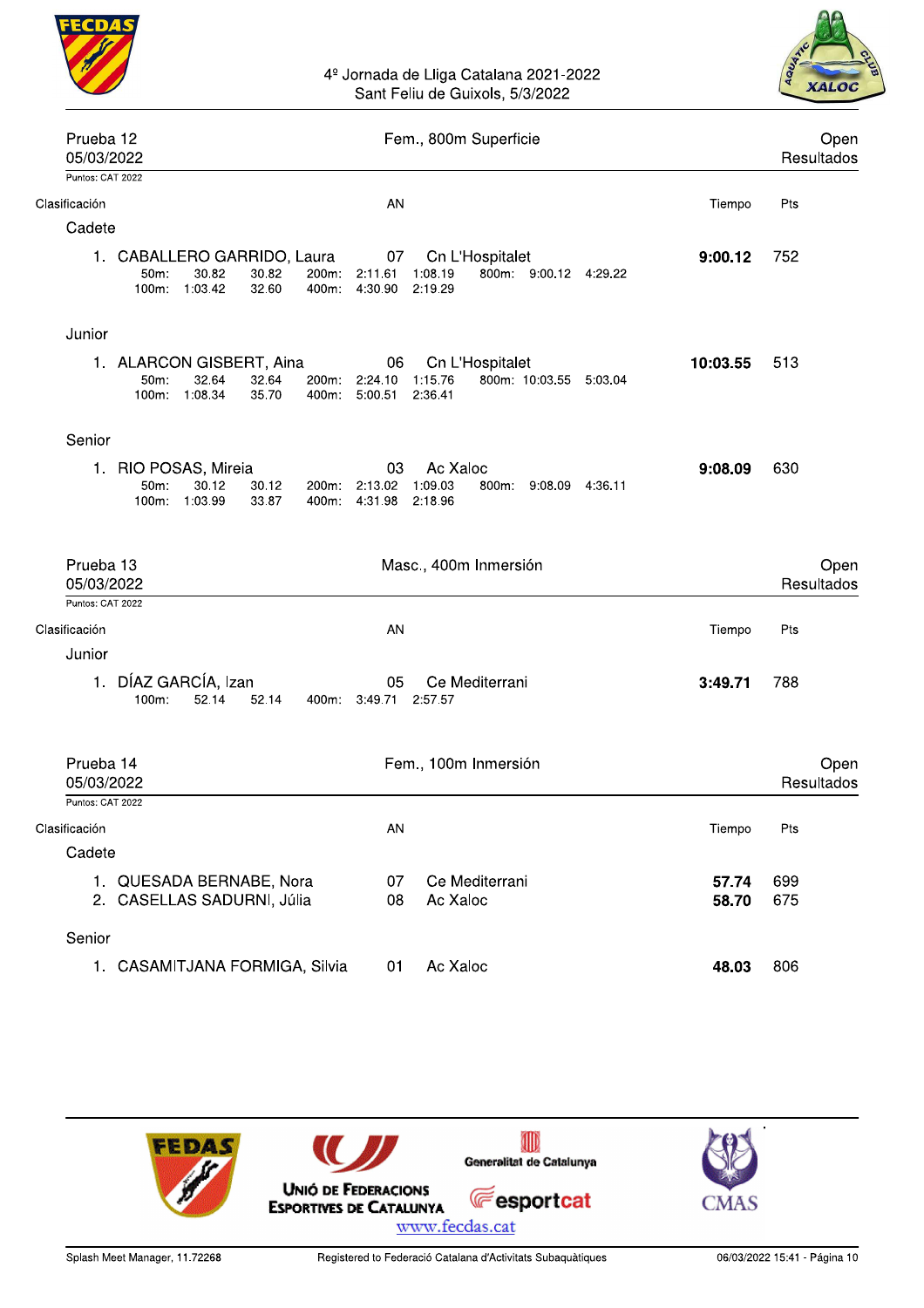



Todas las pruebas

Todos

Masc.

Fem.

#### Puntuación tabla CMAS

#### Todos, 1 - 13 años

| 1. Ac Xaloc<br>2. VERGELI CASELLAS, Joel<br>3. Masc., 50m Superficie<br>COROMINAS RUIZ, Pol<br>3.<br>3. Masc., 50m Superficie<br>5.<br>SEVILLANO MONTALBAN, Ale3. Masc., 50m Superficie<br>2.<br>4. Fem., 50m Superficie<br>PALA PONS, Aina<br>VERGELI CASELLAS, Joel<br>7. Masc., 200m Bi-Aletas<br>$\mathbf{1}$ .<br>7. Masc., 200m Bi-Aletas<br>3.<br>COROMINAS RUIZ, Pol<br>4.<br>KRICGFALOVSHIY, Olexandr 7. Masc., 200m Bi-Aletas<br>2.<br>VEHILS IGLESIAS, Núria<br>8. Fem., 200m Bi-Aletas<br>6.<br>PALÀ PONS, Aina<br>8. Fem., 200m Bi-Aletas                                                                                                                                                  | 26.99<br>28.70<br>32.89<br>27.15<br>2:16.18<br>2:38.85<br>2:46.93<br>2:21.08<br>2:32.12                              | 2.964,00<br>629.00<br>532,00<br>337,00<br>671.00<br>432.00<br>363,00 | 2.049,00<br>715,00<br>730.00<br>604,00                               | 5.013,00<br>629.00<br>532,00<br>337,00<br>715,00<br>671.00<br>432,00<br>363,00<br>730,00<br>604,00                               |
|---------------------------------------------------------------------------------------------------------------------------------------------------------------------------------------------------------------------------------------------------------------------------------------------------------------------------------------------------------------------------------------------------------------------------------------------------------------------------------------------------------------------------------------------------------------------------------------------------------------------------------------------------------------------------------------------------------|----------------------------------------------------------------------------------------------------------------------|----------------------------------------------------------------------|----------------------------------------------------------------------|----------------------------------------------------------------------------------------------------------------------------------|
| 2. Cn L'Hospitalet<br>1. ARDITE GRUESO, Erik<br>3. Masc., 50m Superficie<br>MUÑOZ OCHANDO, Valeria<br>4. Fem., 50m Superficie<br>3.<br>5.<br>4. Fem., 50m Superficie<br>GARCIA ERES, Aina<br>6.<br>CID SANCHEZ, Claudia<br>4. Fem., 50m Superficie<br>2.<br>ARDITE GRUESO, Erik<br>7. Masc., 200m Bi-Aletas<br>4.<br>MUÑOZ OCHANDO, Valeria<br>8. Fem., 200m Bi-Aletas<br>5.<br>GARCÍA ERES, Aina<br>8. Fem., 200m Bi-Aletas                                                                                                                                                                                                                                                                            | 26.70<br>27.36<br>27.56<br>28.58<br>2:17.78<br>2:23.70<br>2:24.01                                                    | 1.299,00<br>647.00<br>652,00                                         | 3.414,00<br>702,00<br>690,00<br>629.00<br>698.00<br>695,00           | 4.713,00<br>647.00<br>702,00<br>690,00<br>629.00<br>652,00<br>698.00<br>695,00                                                   |
| 3. Ce Mediterrani<br>4. CHIVA GARCÍA, Marc<br>3. Masc., 50m Superficie<br>ESPINOZA TRUJILLO, Alessan4. Fem., 50m Superficie<br>1.<br>CEPRIAN EXTREMERA, Irene 4. Fem., 50m Superficie<br>4.<br>CHIVA GARCÍA, Marc<br>7. Masc., 200m Bi-Aletas<br>5.<br>ESPINOZA TRUJILLO, Alessan8. Fem., 200m Bi-Aletas<br>1.<br>3. CEPRIAN EXTREMERA, Irene 8. Fem., 200m Bi-Aletas                                                                                                                                                                                                                                                                                                                                   | 29.58<br>25.75<br>27.53<br>2:47.13<br>2:01.88<br>2:22.90                                                             | 847,00<br>486,00<br>361,00                                           | 3.210,00<br>808,00<br>691,00<br>1.003,00<br>708,00                   | 4.057,00<br>486,00<br>808,00<br>691,00<br>361,00<br>1.003,00<br>708,00                                                           |
| Todos, 14 - 15 años                                                                                                                                                                                                                                                                                                                                                                                                                                                                                                                                                                                                                                                                                     |                                                                                                                      | Masc.                                                                | Fem.                                                                 | Todos                                                                                                                            |
| 1. Ce Mediterrani<br>1. DÍAZ GARCÍA, Eric<br>5. Masc., 50m Superficie<br>MUNIESA ROMERO, Manel 5. Masc., 50m Superficie<br>3.<br>PERELLO ARMENTANO, Berna5. Masc., 50m Superficie<br>6.<br>2.<br>PANZUTO, Alessia<br>6. Fem., 50m Superficie<br>4.<br>QUESADA BERNABE, Nora<br>6. Fem., 50m Superficie<br>1.<br>DÍAZ GARCÍA, Eric<br>9. Masc., 200m Bi-Aletas<br>3.<br>MUNIESA ROMERO, Manel<br>9. Masc., 200m Bi-Aletas<br>PERELLO ARMENTANO, Berna9. Masc., 200m Bi-Aletas<br>5.<br>PANZUTO, Alessia<br>10. Fem., 200m Bi-Aletas<br>$\mathbf{1}$ .<br>MAZAPANTA ROBLES, Mia<br>10. Fem., 200m Bi-Aletas<br>3.<br>QUESADA BERNABE, Nora<br>14. Fem., 100m Inmersión<br>1.                              | 21.00<br>24.46<br>27.33<br>24.44<br>25.69<br>1:54.18<br>2:08.71<br>2:31.60<br>2:11.02<br>2:18.96<br>57.74            | 3.511,00<br>774.00<br>523,00<br>363,00<br>837,00<br>630.00<br>384,00 | 3.348,00<br>659.00<br>578,00<br>756.00<br>656,00<br>699,00           | 6.859,00<br>774.00<br>523,00<br>363,00<br>659,00<br>578,00<br>837,00<br>630,00<br>384,00<br>756,00<br>656,00<br>699,00           |
| 2. Ac Xaloc                                                                                                                                                                                                                                                                                                                                                                                                                                                                                                                                                                                                                                                                                             |                                                                                                                      |                                                                      |                                                                      |                                                                                                                                  |
| 1. LÓPEZ SÁNCHEZ, Alex<br>1. Masc., 100m Inmersión<br>PONCE MOTAS, Blai<br>2.<br>5. Masc., 50m Superficie<br>LÓPEZ SÁNCHEZ, Alex<br>4.<br>5. Masc., 50m Superficie<br>5.<br>ZARCOS LOBATO, Pol<br>5. Masc., 50m Superficie<br>COSTA CORRAL, Laia<br>5.<br>6. Fem., 50m Superficie<br>ULLASTRES ROIG, Adina<br>6. Fem., 50m Superficie<br>6.<br>9. Masc., 200m Bi-Aletas<br>2.<br>PONCE MOTAS, Blai<br>9. Masc., 200m Bi-Aletas<br>4.<br>ZARCOS LOBATO, Pol<br>2.<br>CASELLAS SADURNI, Júlia<br>10. Fem., 200m Bi-Aletas<br>ULLASTRES ROIG, Adina<br>10. Fem., 200m Bi-Aletas<br>4.<br>5.<br>COSTA CORRAL, Laia<br>10. Fem., 200m Bi-Aletas<br>2.<br>CASELLAS SADURNI, Júlia<br>14. Fem., 100m Inmersión | 1:04.34<br>21.85<br>24.60<br>25.90<br>27.62<br>28.06<br>2:01.69<br>2:20.88<br>2:15.16<br>2:27.13<br>2:28.91<br>58.70 | 3.278,00<br>408.00<br>705,00<br>514,00<br>438,00<br>724,00<br>489,00 | 3.399,00<br>468,00<br>445,00<br>702,00<br>564.00<br>545.00<br>675,00 | 6.677,00<br>408,00<br>705,00<br>514,00<br>438.00<br>468,00<br>445,00<br>724,00<br>489,00<br>702,00<br>564.00<br>545.00<br>675,00 |

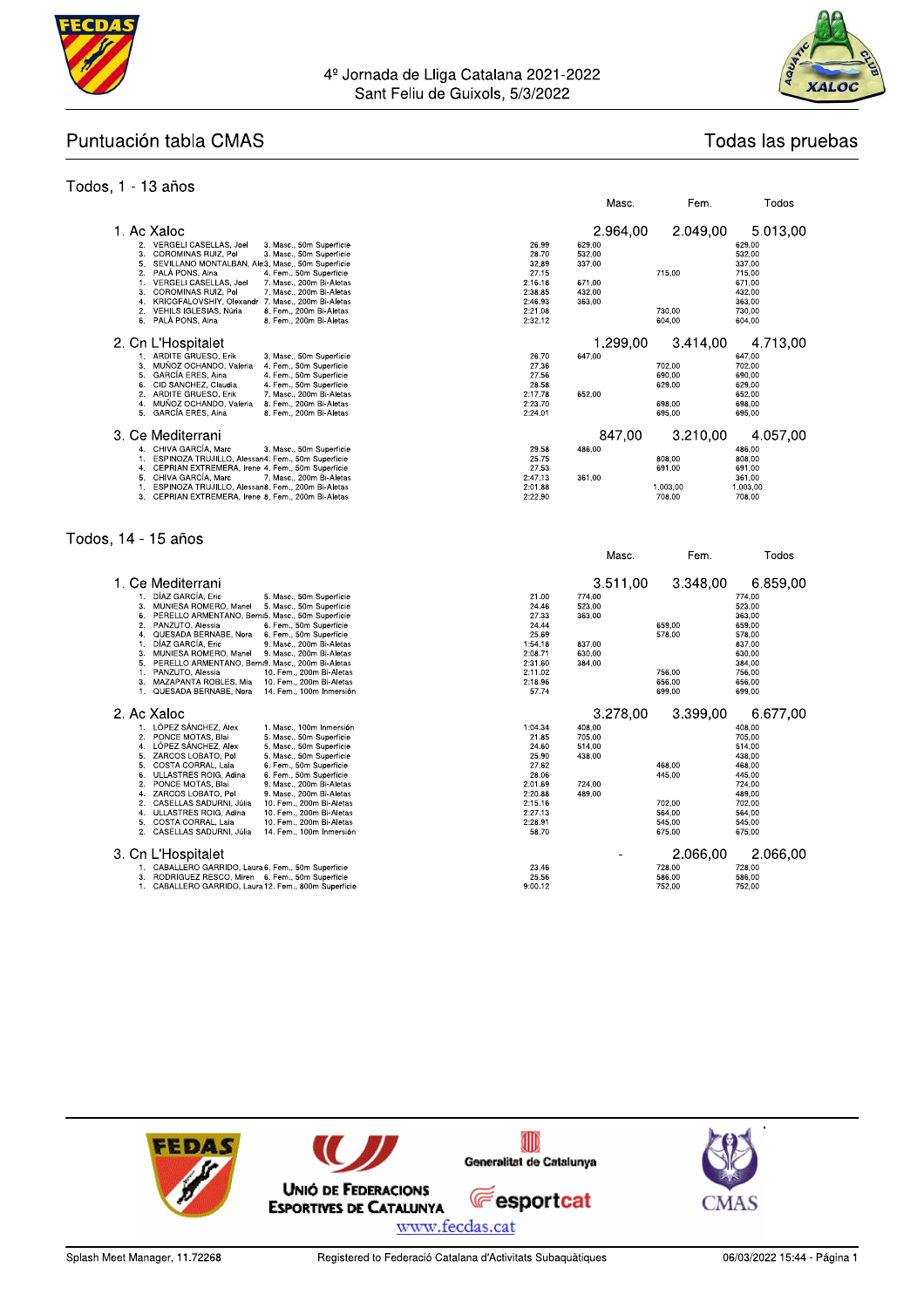



### **CLASSIFICACIÓ INDIVIDUAL JÚNIOR-SÈNIOR**

Junior Masculí DÍAZ GARCÍA Izan CID SÁNCHEZ, Pau PEDRERO ROSÓN, Erik RODRIGO MORATÓ, Pau HERRERA AGÜERA, Oriol MARTINEZ PEREZ, Iván MARTÍ LOBERA, Marc RUIZ COSTA, Eugeni **GARCÍA SALVADOR, Alex** CARREÑO PARDO, David PONCE MOTAS, Floi KOROLEV, Ivan **BOSCH DEULOFEU, Alex** PUJOLRÀS BASTIAANSSEN, Jordi XIFRA GUINÖ, Pau MAGHNINE ANANE, Omar MONGE ALVAREZ, Ruben MADRID FRESNO, Marcos José ESPINOZA TRUJILL, Rodrigo Andrés CASANOVAS ROCA, Jan Junior Femení PUJOL BARNIOL . Afra LAUGÉ DOMENECH, Laura **BOFILL AVILA, Laia** SAEZ LORENTE, Anna **ALARCON GISBERT, Aina** LÓPEZ SÁNCHEZ Ana VEHILS IGLESIAS, Meritxell REYES ALARCÓN, Nora CARBALLAR PEREZ, Valeria ROJAS LÓPEZ, Laura ESPINOZA TRUJILL, Rodrigo Andrés SEVILLANO MONTALBAN, Mar Senior Masculí PADIAL MOLINOS, Paul RIOIA REINA, Raúl MUÑOZ BIOSCA, Joan CEA CAÑADAS, Marc PINO MOSQUERA, Juan Pablo PARDINA BRAVO, Gerard MENDOZA DÍAZ. Ivanof ESTEBAN DURÁN, Pablo MARTINEZ PEREZ, Ruben CASAMITJANA FORMIGA, Albert ÀI VAREZ ANTÚNEZ, Jordà BAYÉS EZQUERRO, Pol CÂTÂRIG, Alin Tani RIVERA CASALINS, Carlos AGEA PAZ, Adrián SANZ SIMÓN, Daniel MOLINA GALIANO, Adrian EERNÁNDEZ I MEMBRADO, Julen ESTEVA CASADEVALL, Andreu ALCAÑIZ BUENO, Nicanor RUIZ MARTIN, Carlos SALAS FERNANDEZ, Bruno LÓPEZ MATEOS, Ruben POLO LOPEZ, Xavier Senior Femení ROCHER CUIO, Laja CASAMITJANA FORMIGA, Silvia VALLE VALLÉS Nerea











www.fecdas.cat